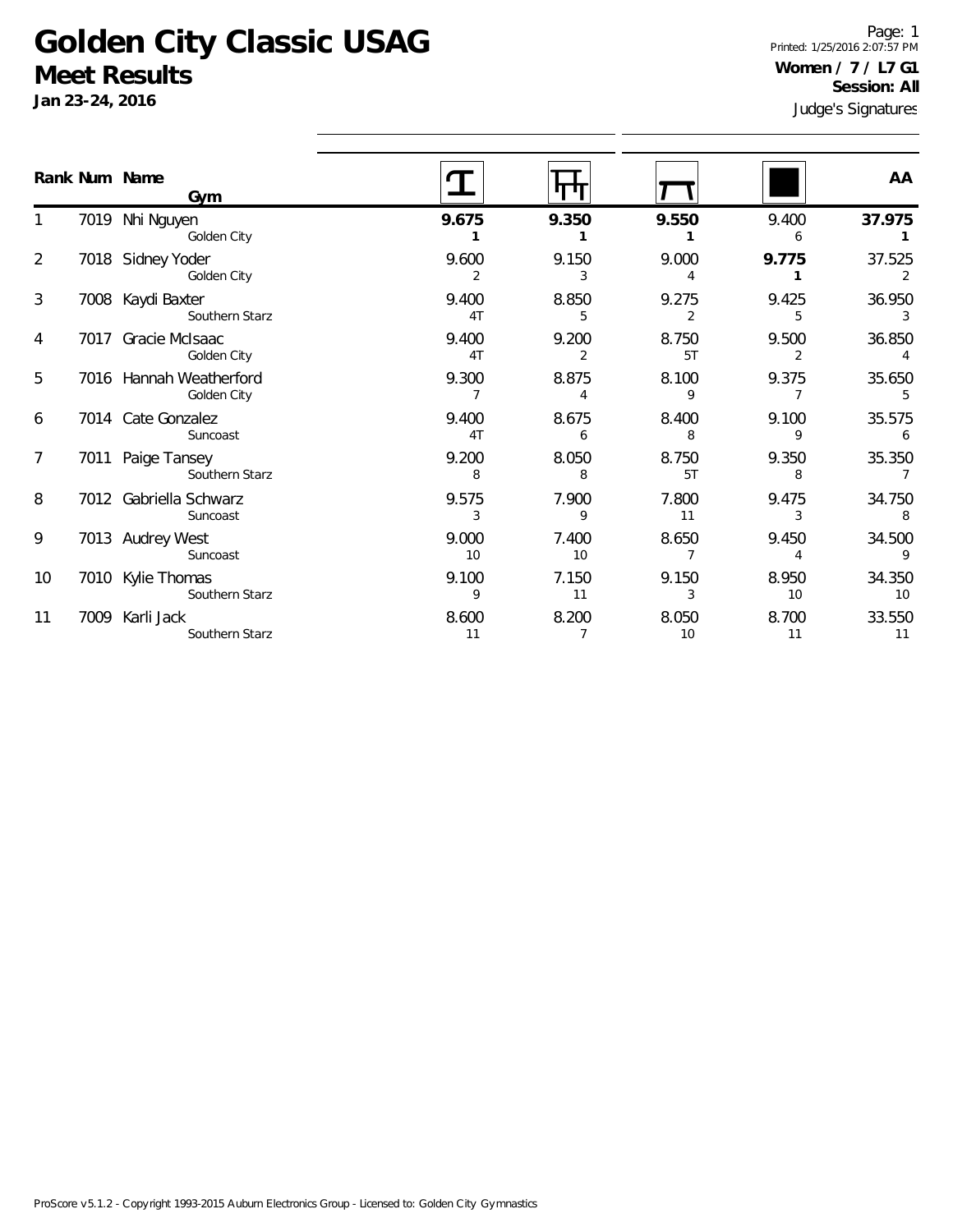## **Golden City Classic USAG Meet Results**

**Jan 23-24, 2016**

Judge's Signatures Page: 1 Printed: 1/25/2016 2:08:16 PM **Women / 7 / L7 G2 Session: All**

|    |      | Rank Num Name                       |             |                         |             |             | AA           |
|----|------|-------------------------------------|-------------|-------------------------|-------------|-------------|--------------|
|    |      | Gym                                 |             |                         |             |             |              |
|    |      | 7004 Meghan Pacholczak<br>Jacksons  | 9.300       | 9.075                   | 9.225       | 9.175       | 36.775       |
| 2  | 7020 | Emma Sadler<br>Golden City          | 9.375       | 8.300<br>4 <sub>T</sub> | 9.000       | 9.725       | 36.400       |
| 3  |      | 7015 Sofia Guizar-Diaz<br>Suncoast  | 9.350<br>5  | 8.700<br>2              | 8.400       | 9.550<br>3  | 36.000<br>3  |
| 4  | 7021 | Stephanie Estrada<br>Golden City    | 9.750       | 8.300<br>4T             | 8.325<br>8  | 9.575       | 35.950       |
| 5  | 7003 | <b>Brittnee Newsome</b><br>Jacksons | 9.425       | 8.650                   | 8.550       | 9.125<br>6  | 35.750       |
| 6  | 7002 | Eden Morange<br>Jacksons            | 9.450       | 8.225                   | 8.900       | 8.825<br>8T | 35.400<br>6  |
| 7  | 7005 | Bianca Velez<br>Jacksons            | 9.025<br>9  | 8.075<br>8              | 8.450<br>6  | 9.150<br>5  | 34.700       |
| 8  | 7006 | Lauren Ball<br>Gymtek               | 9.100<br>8  | 8.250<br>6              | 8.800       | 8.500<br>10 | 34.650       |
| 9  | 7000 | Annabelle Riha<br>Future Flipz      | 9.000<br>10 | 7.725<br>9              | 7.750<br>9  | 8.850       | 33.325<br>9  |
| 10 | 7001 | Aidalis Santana<br>Future Flipz     | 9.150       | 7.575<br>10             | 7.300<br>10 | 8.825<br>8T | 32.850<br>10 |